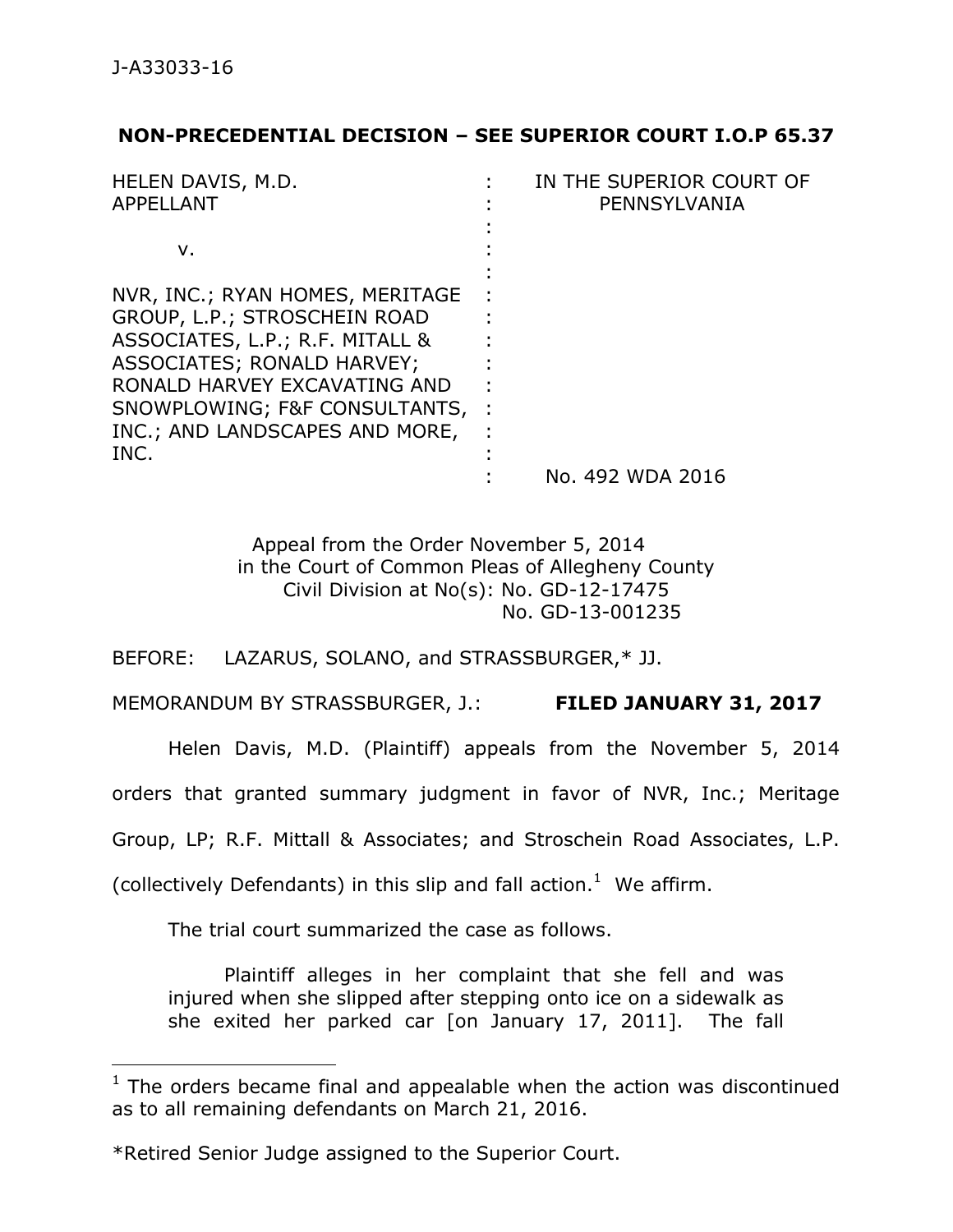occurred on a common area sidewalk owned by the Lexington Hills Homeowners Association. The section of the sidewalk where Plaintiff fell passed through a wetland area. Plaintiff alleges that for several years prior to the Plaintiff's fall that area of the sidewalk would, periodically, be covered with water, and of course, during the winter months, the water would freeze. Plaintiff alleges that Defendants, who were granted summary judgment, contributed to creating this condition. Plaintiff alleges that Mitall designed the placement of the sidewalk in such a way that the sidewalk ran adjacent to and passed through the wetland area, Meritage had the right to approve or disapprove the plans submitted by Mitall, and NVR actually installed the sidewalk in the common area. Each of Defendants moved for summary judgment based principally upon the fact that none of them w[as] the owner or possessor of the land on which Plaintiff was injured at the time of her fall.

Trial Court Opinion, 5/4/2016, at 1-2 (unnecessary capitalization and articles omitted).

By orders dated November 5, 2014, the trial court granted Defendants' motions based upon this Court's decision in *Longwell v. Giordano*, 57 A.3d 163, 164 (Pa. Super. 2012), *appeal denied*, 79 A.3d 1099 (Pa. 2013) (affirming grant of summary judgment in favor of contractor pursuant to Restatement (Second) of Torts § 385 where the evidence indicated that the contractor did not make the site of the fall "dangerous in a way that the [plaintiffs] were unlikely to discover").

Plaintiff timely filed a notice of appeal, and both she and the trial court complied with Pa.R.A.P. 1925. Plaintiff presents the following questions for this Court's consideration.

1. Whether this [C]ourt's decision in *Longwell v. Giordano*, holding that Restatement (Second) of Torts § 385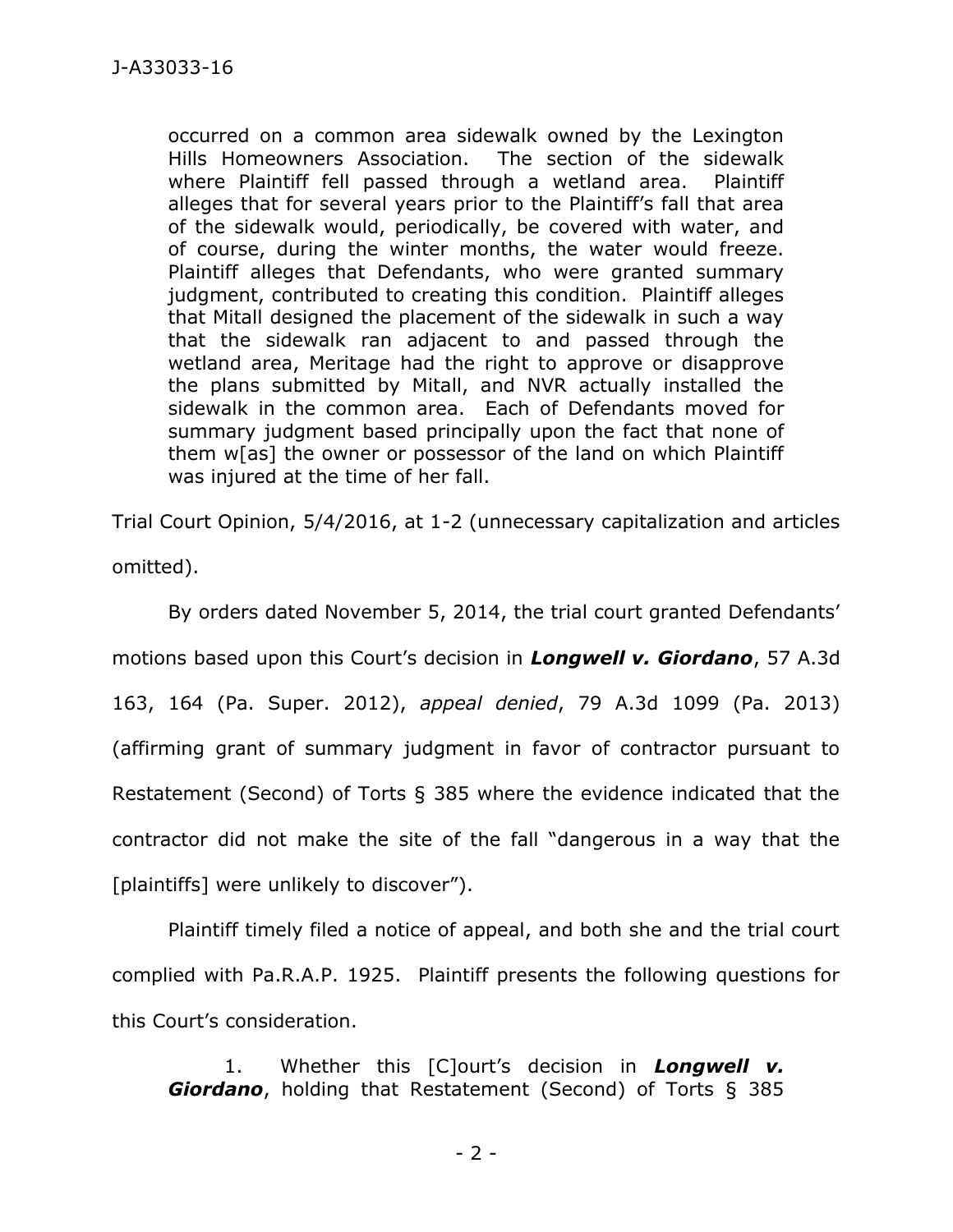applies only to latent dangerous conditions on land, should be overturned.

2. Whether the trial court erred in failing to apply Restatement (Second) of Torts § 398, and therefore improperly granted summary judgment to those who designed and planned a dangerous condition on land which caused injury to a third person.

Plaintiff's Brief at 6.

We begin with our standard of review.

In reviewing an order granting summary judgment, our scope of review is plenary, and our standard of review is the same as that applied by the trial court. Our Supreme Court has stated the applicable standard of review as follows: [A]n appellate court may reverse the entry of a summary judgment only where it finds that the lower court erred in concluding that the matter presented no genuine issue as to any material fact and that it is clear that the moving party was entitled to a judgment as a matter of law. In making this assessment, we view the record in the light most favorable to the nonmoving party, and all doubts as to the existence of a genuine issue of material fact must be resolved against the moving party. As our inquiry involves solely questions of law, our review is *de novo*.

Thus, our responsibility as an appellate court is to determine whether the record either establishes that the material facts are undisputed or contains insufficient evidence of facts to make out a *prima facie* cause of action, such that there is no issue to be decided by the fact-finder. If there is evidence that would allow a fact-finder to render a verdict in favor of the non-moving party, then summary judgment should be denied.

*Gerber v. Piergrossi*, 142 A.3d 854, 858 (Pa. Super. 2016) (quoting *Harris v. NGK North American, Inc.*, 19 A.3d 1053, 1063 (Pa. Super. 2011)).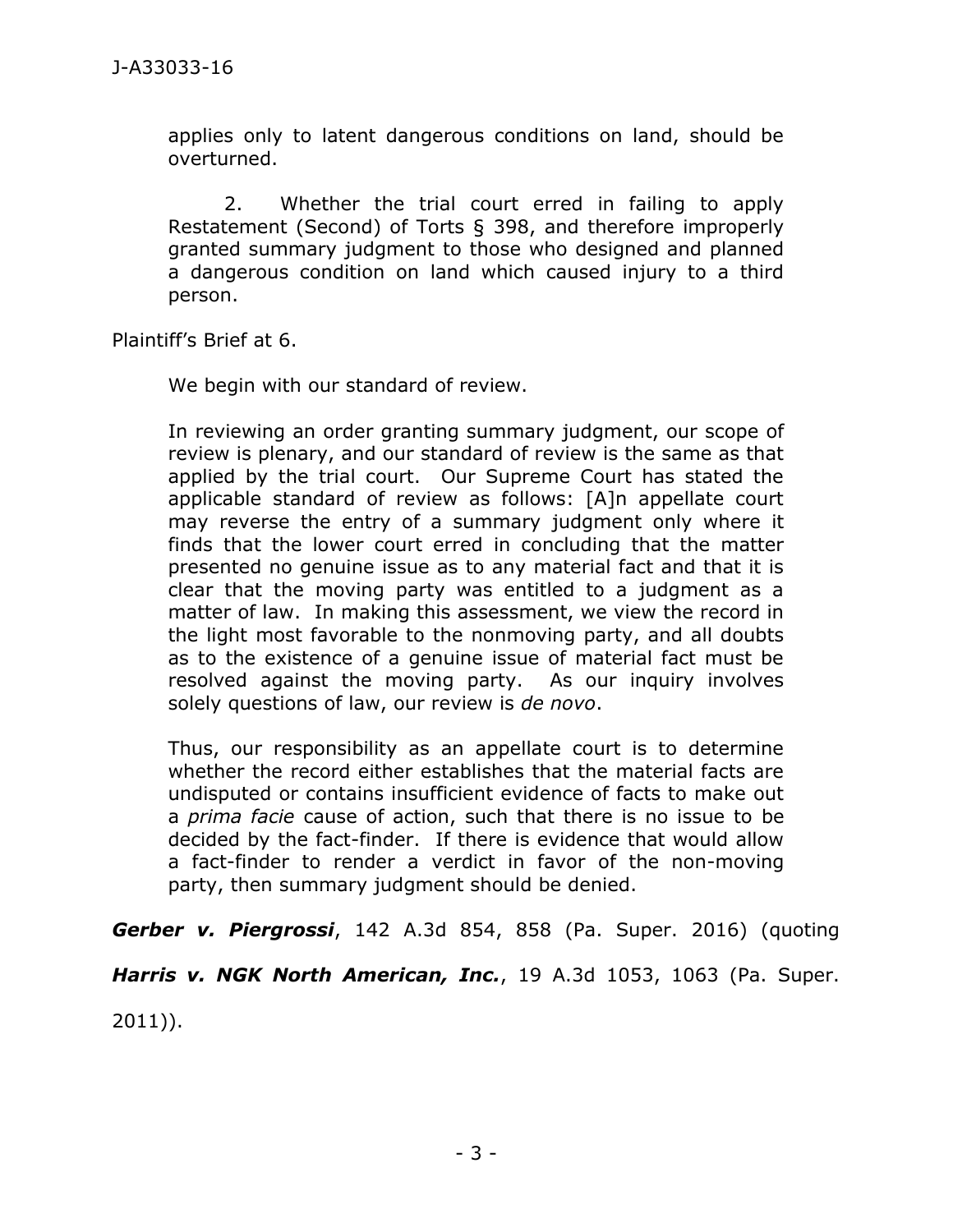Next, we consider the applicable law, namely, this Court's decision in *Longwell*. In that case, Longwell was injured when he fell off of a seven- or eight-inch drop at the edge of a paved driveway in the apartment complex in which he resided. Longwell knew that there was a drop, but was unable to see it on the night in question due to poor lighting conditions. Longwell and his wife sued the Giordanos, who were the landlords, as well as C.J. Long, the contractor the Giordanos had hired to pave the driveway. The trial court granted motions for summary judgment filed by the Giordanos and C.J. Long. This Court reversed as to the Giordanos, holding that there were material issues of fact regarding the landlords' liability. However, this Court affirmed as to the contractor based upon section 385 of the Restatement (Second) of Torts, explaining as follows.

> One who on behalf of the possessor of land erects a structure or creates any other condition thereon is subject to liability to others upon or outside of the land for physical harm caused to them by the dangerous character of the structure or condition after his work has been accepted by the possessor, under the same rules as those determining the liability of one who as manufacturer or independent contractor makes a chattel for the use of others.

*Gresik v. PA Partners, L.P.*, 989 A.2d 344, 348 (Pa. Super. 2009), *affirmed on other grounds*, *Gresik v. PA Partners, L.P.*, 33 A.3d 594 (Pa. 2011) (quoting Restatement (Second) of Torts § 385).

As the liability of a servant or an independent contractor who erects a structure upon land or otherwise changes its physical condition is determined by the same rules as those which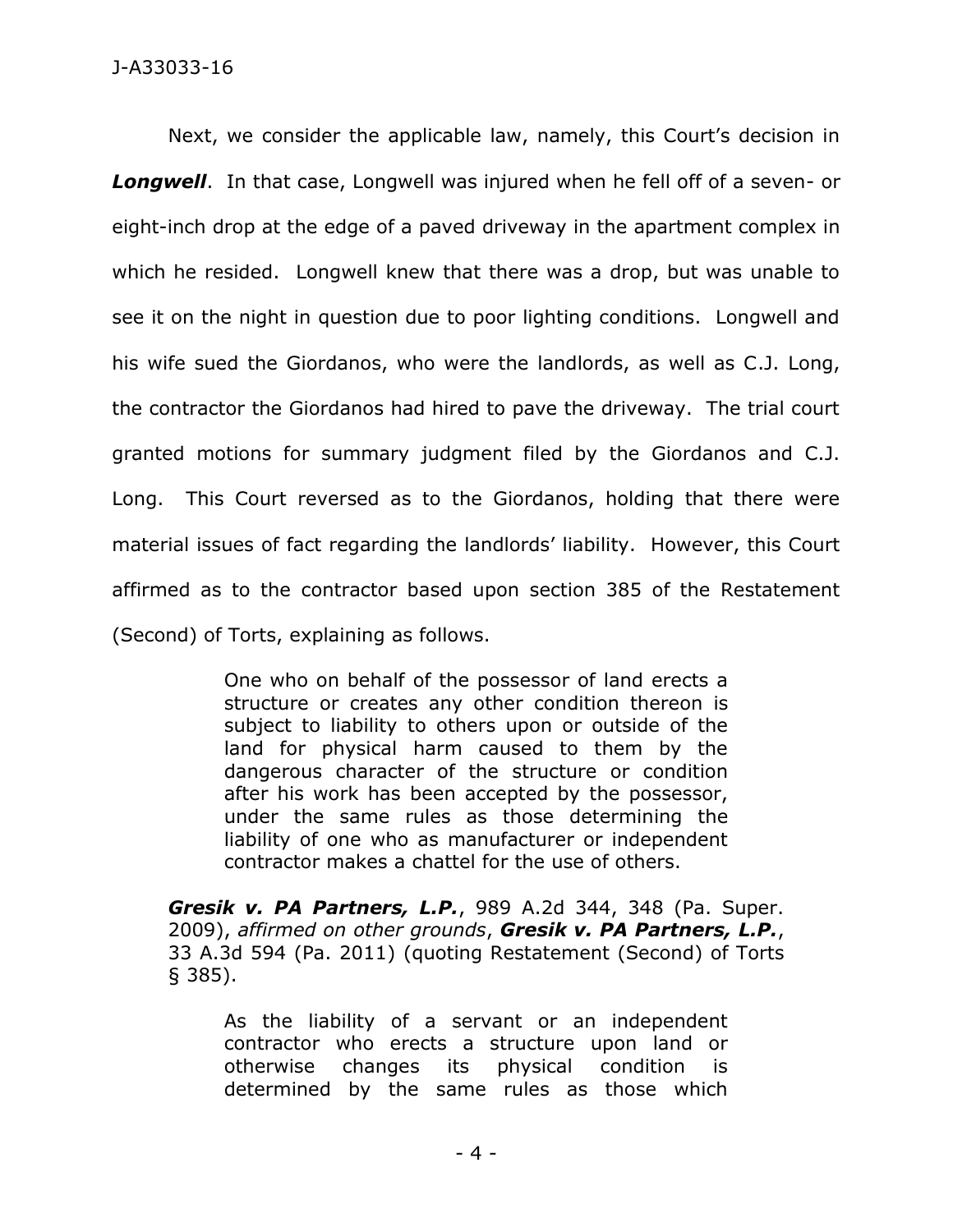determine the liability of a manufacturer of a chattel, it follows that such a servant or contractor who turns over the land with knowledge that his work has made it dangerous **in a manner unlikely to be discovered by the possessor** is subject to liability both to the possessor, and to those who come upon the land with the consent of the possessor or who are likely to be in its vicinity.

*Id.* at 350 (quoting Restatement (Second) of Torts § 385 cmt. c.) (emphasis added). In *Gresik*, this Court analyzed section 385 of the Restatement (Second) of Torts in the context of a tragic accident at a steel mill. This Court applied comment c. to section 385, and expressly declined to follow the Pennsylvania Commonwealth Court's reasoning in *Gilbert v. Consolidated Rail Corp.*, [623 A.2d 873, 875 (Pa. Cmwlth. 1993)], which held that "comment (c) provides for potential liability to third persons and the possessor of the property when the condition may be considered a latent defect." Instead, this Court embraced the interpretation urged by the dissent in *Gilbert*, and held that "as a precondition for establishing liability under Section 385, a plaintiff must show that the danger was one unlikely to be discovered by the possessor or those who come upon the land with the possessor's consent." Our Supreme Court affirmed this decision on other grounds, and never reached the question of how to interpret the relevant language of comment c. to section 385.

Applying our reasoning in *Gresik* to the instant case, it cannot be said that C.J. Long made the area of the drop-off dangerous in a way that the Giordanos were unlikely to discover. The Longwells have made no argument to this effect, and indeed, point out that Mr. Giordano was apparently aware that there was a drop-off, both before and after C.J. Long was hired to add an additional coating of blacktop. Accordingly, we find that the trial court did not err in holding that C.J. Long owed no duty to the Longwells and affirm the order of the trial court granting summary judgment in favor of C.J. Long.

*Longwell*, 57 A.3d at170–71 (some citations omitted).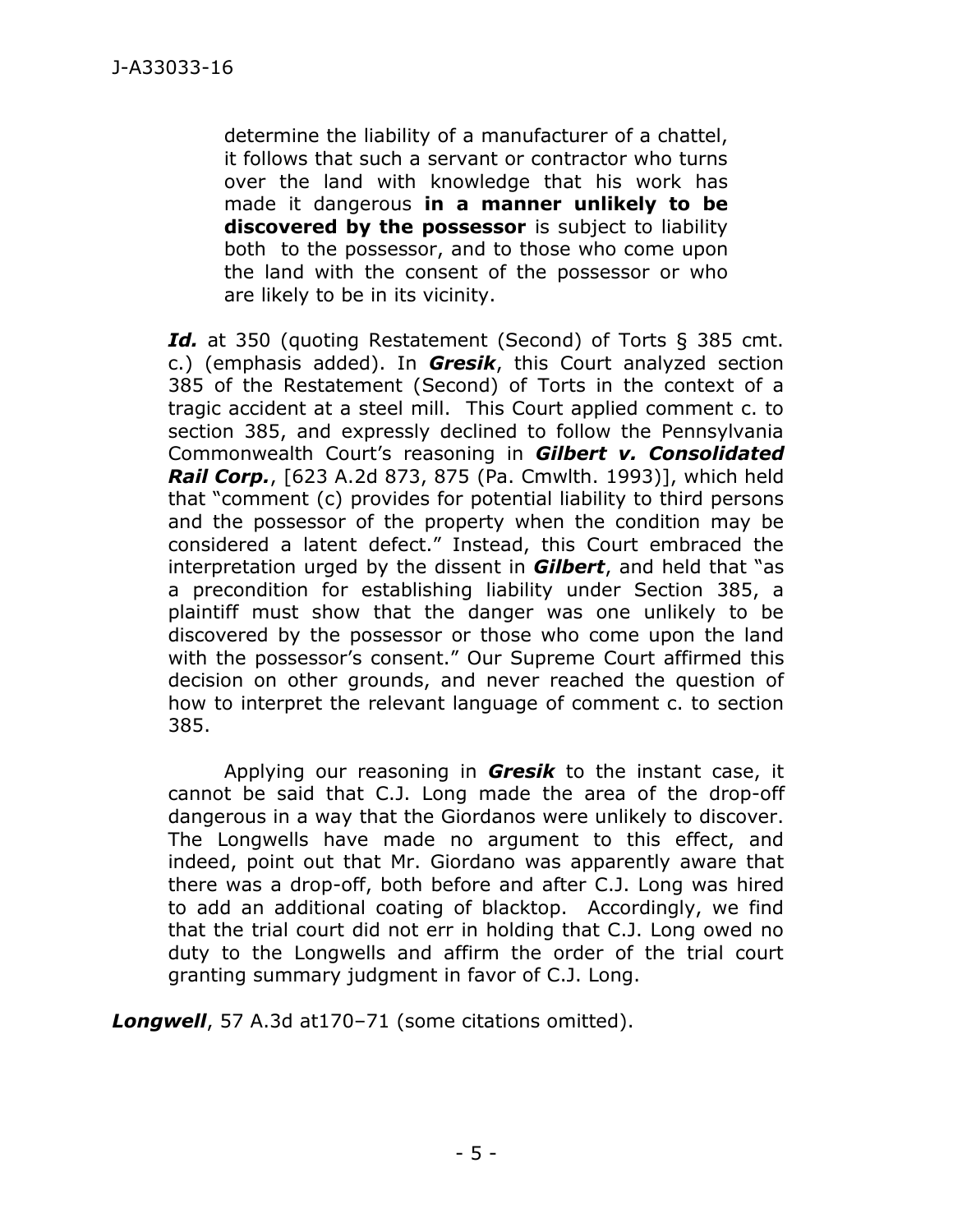$\overline{a}$ 

Applying this law to the facts at hand, the trial court concluded that Defendants were not liable to Plaintiff:

In this case, there is no disagreement that Plaintiff has acknowledged on numerous occasions that she was aware of the water flowing onto the sidewalk and, in fact, notified the Lexington Hills Homeowners Association about the allegedly dangerous condition.

For this reason, Section 385 of the Restatement of Torts Second does not impose liability upon Defendants….

Trial Court Opinion, 5/4/2016, at 4 (some articles omitted).

In arguing that the trial court's decision should be reversed, Plaintiff

first contends that we should overturn the *Longwell* decision. This we could

not do even if we agreed with Plaintiff that Longwell was wrongly decided.<sup>2</sup>

*See*, *e.g.*, *Commonwealth v. Beck*, 78 A.3d 656, 659 (Pa. Super. 2013)

("This panel is not empowered to overrule another panel of the Superior

Court."). Accordingly, Plaintiff's first issue merits no relief from this Court.

Plaintiff's remaining argument is that summary judgment should not have been granted to Mitall and Meritage. Because those entities designed and planned the dangerous condition, Plaintiff maintains that they are subject to liability based upon section 398 of the Restatement (Second) of Torts. Plaintiff's Brief at 27-28. That section provides as follows:

A manufacturer of a chattel made under a plan or design which makes it dangerous for the uses for which it is manufactured is subject to liability to others whom he should expect to use the

<sup>2</sup> The author of this memorandum, also the author of *Longwell*, does not agree with Plaintiff that *Longwell* was wrongly decided.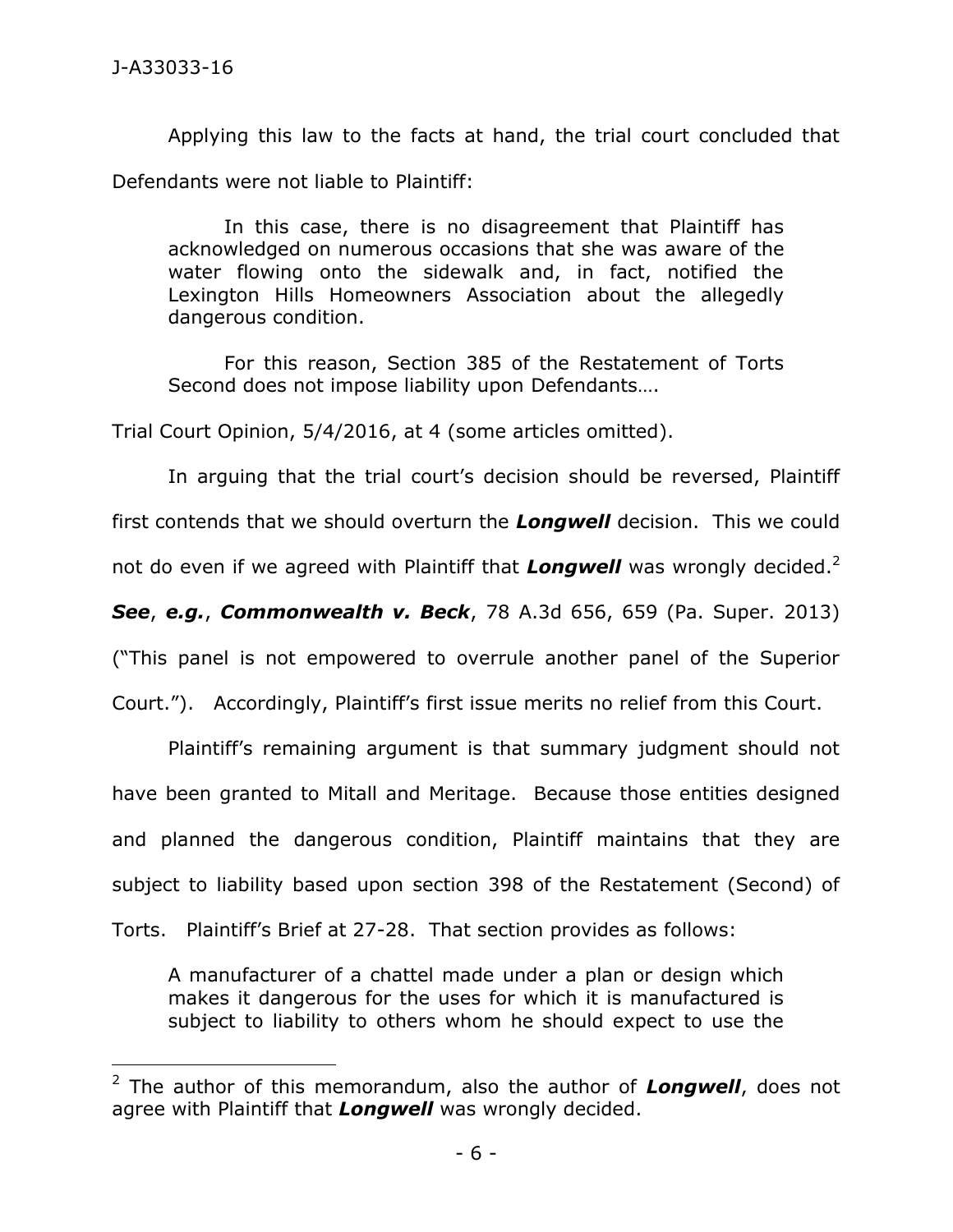chattel or to be endangered by its probable use for physical harm caused by his failure to exercise reasonable care in the adoption of a safe plan or design.

Restatement (Second) of Torts § 398. A comment to the section provides: "If the dangerous character of the plan or design is known to the user of the chattel, he may be in contributory fault if the risk involved in using it is unreasonably great or if he fails to take those special precautions which the known dangerous character of the chattel requires." *Id.* at cmt. b.

Plaintiff argues that because liability may be imposed upon a planner or designer under section 398 even if the user is aware of the danger created by it, her awareness of the propensity of the walkway to gather water and become icy does not preclude her from recovering from designers/planners Mitall and Meritage. Plaintiff's Brief at 28. We disagree.

As discussed in *Longwell*, a contractor is not held liable for a condition it caused after the possessor of the land accepts the work unless the contractor knew "that his work has made it dangerous in a manner unlikely to be discovered by **the possessor**." Restatement (Second) of Torts § 385 cmt. c. (emphasis added). In such cases, the contractor who is no longer in possession of the property is nonetheless liable both to the possessor and to people on the land with the possessor's consent for harm caused by the latent defect. *Id.* 

Here, there was no question of material fact precluding entry of judgment as a matter of law: the condition of water covering the sidewalk in

- 7 -